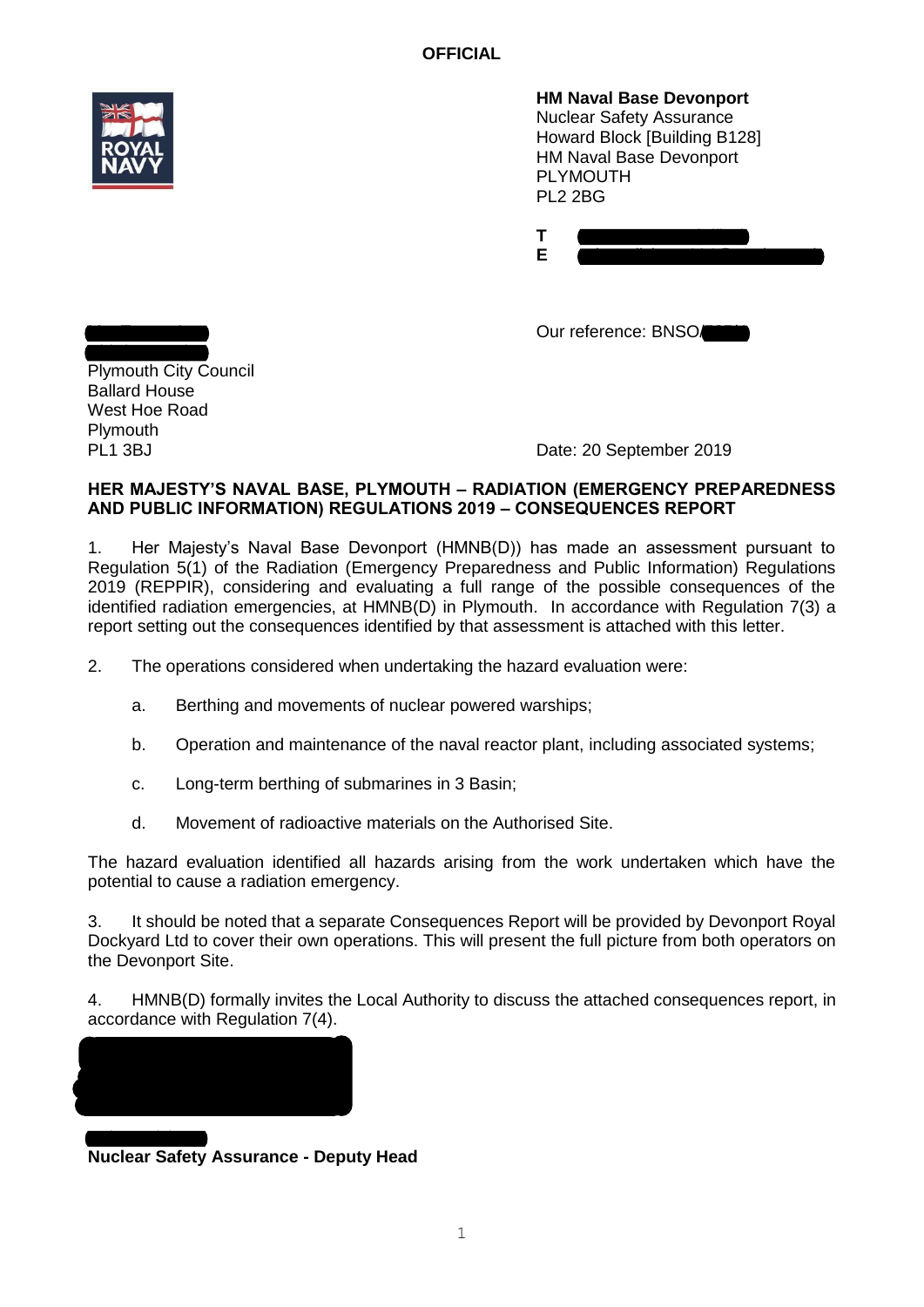# **OFFICIAL**

# **Consequences Report**

# **Part 1 – Factual Information**

- 1. *Clause 1(a) - Name and address of the operator:*
	- a. Naval Base Commander Devonport (NBC(D)).
	- b. Her Majesty's Naval Base Devonport (HMNB(D)), Plymouth, Devon, PL2 2BG.
- *2. Clause 1(b) - Postal address of the premises where the radioactive substance will be processed, manufactured, used or stored, or where the facilities for processing, manufacture, use of storage exist:*
	- a. Her Majesty's Naval Base Devonport HMNB(D), Plymouth, Devon, PL2 2BG.
- *3. Clause 1(c) - The date on which it is anticipated that the work with ionising radiation will commence or, if it has already commenced, a statement to that effect:*
	- a. HMNB(D) has worked work with ionising radiation to provide technical, logistic and administrative support to nuclear powered warships since the early 1970's.

# **Part 2 – Recommendations**

## *1. Clause 2(a) - The proposed minimum geographical extent from the premises to be covered by the local authority's off-site emergency plan:*

- a. The proposed minimum geographical extent from the premises to be covered by the local authority's detailed emergency plan is an area extending to a distance of 1.5 km from operational nuclear submarine berths and anchorages.
- b. An outline planning zone of 5 km has been determined for HMNB(D) Plymouth by the Secretary of State for Defence in accordance with Regulation 9(1)(c). This 5 km outline planning zone should be centred on the centre of 5 Basin.

#### *2. Clause 2(b) – The minimum distances to which urgent protective actions may need to be taken, marking against each distance the timescale for implementation of the relevant action; and Clause 3(a) – The recommended urgent protective actions to be taken within that zone, if any, together with timescales for the implementation of those actions:*

The following distances are recommended for the urgent protective actions of evacuation, sheltering and administration of Stable Iodine Tablets (SITs). These distances are based on analysis of a range of source terms and include consideration of a range of weather conditions:

- a. 200 m from the submarine in all directions controlled evacuation of the immediate area around the submarine (NB: No member of the public would be expected to be within this area).
- b. 400 m from the submarine in all directions personnel to shelter indoors within the first few hours.
- c. 1.5 km from the submarine in the downwind sector provision and consumption of SITs within the first few hours.
- d. 1.5 km from the submarine in the downwind sector sheltering indoors within the first few hours.

It is recommended that the declaration of an Off-Site Nuclear Emergency by the operator to the Local Authority is the trigger for implementing the off-site emergency plan and initiating all of the above recommended urgent protective actions.